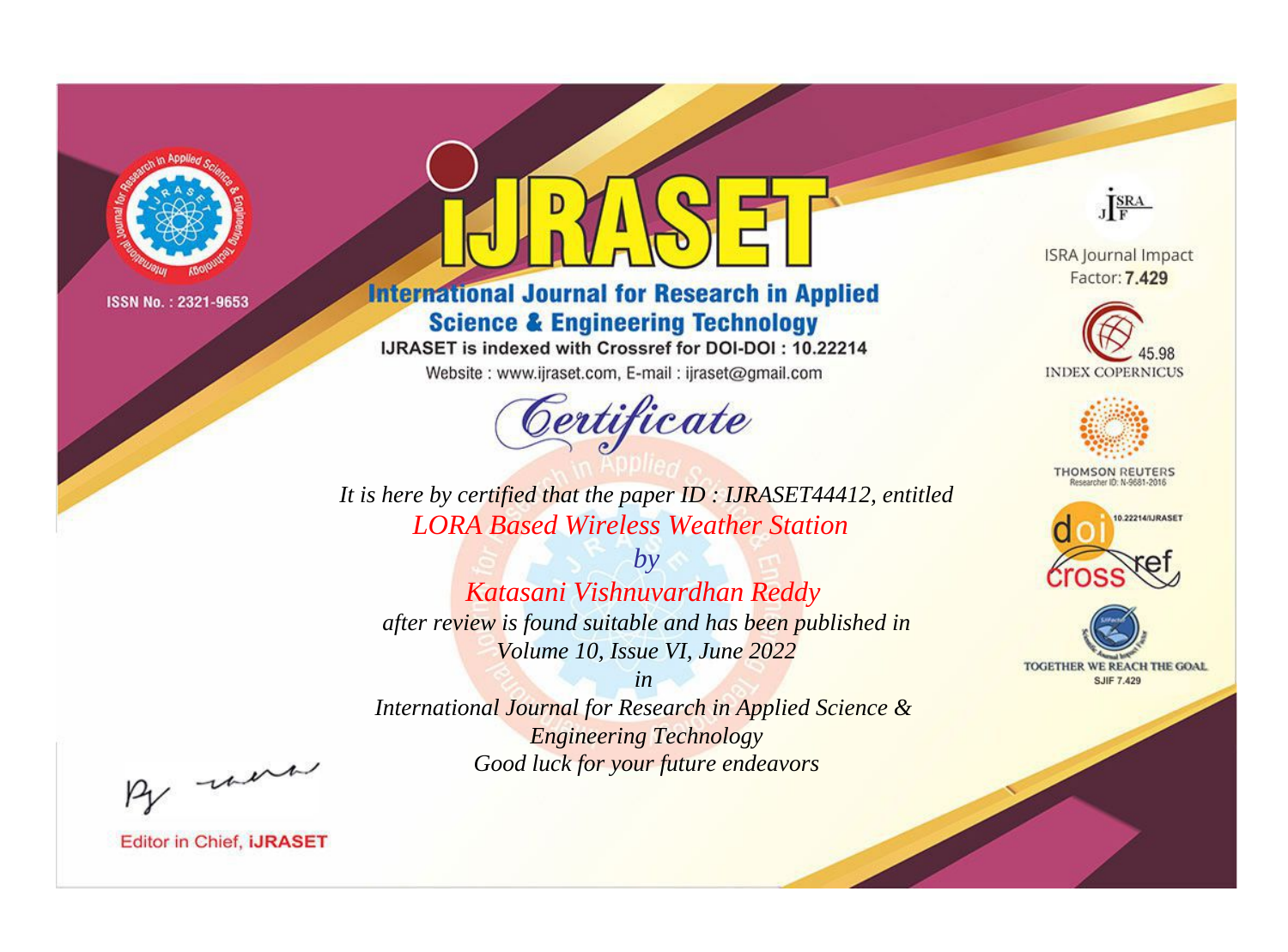

# **International Journal for Research in Applied Science & Engineering Technology**

IJRASET is indexed with Crossref for DOI-DOI: 10.22214

Website: www.ijraset.com, E-mail: ijraset@gmail.com



JERA

**ISRA Journal Impact** Factor: 7.429





**THOMSON REUTERS** 



TOGETHER WE REACH THE GOAL **SJIF 7.429** 

It is here by certified that the paper ID: IJRASET44412, entitled **LORA Based Wireless Weather Station** 

 $by$ Dharavath Akhila after review is found suitable and has been published in Volume 10, Issue VI, June 2022

 $in$ International Journal for Research in Applied Science & **Engineering Technology** Good luck for your future endeavors

By morn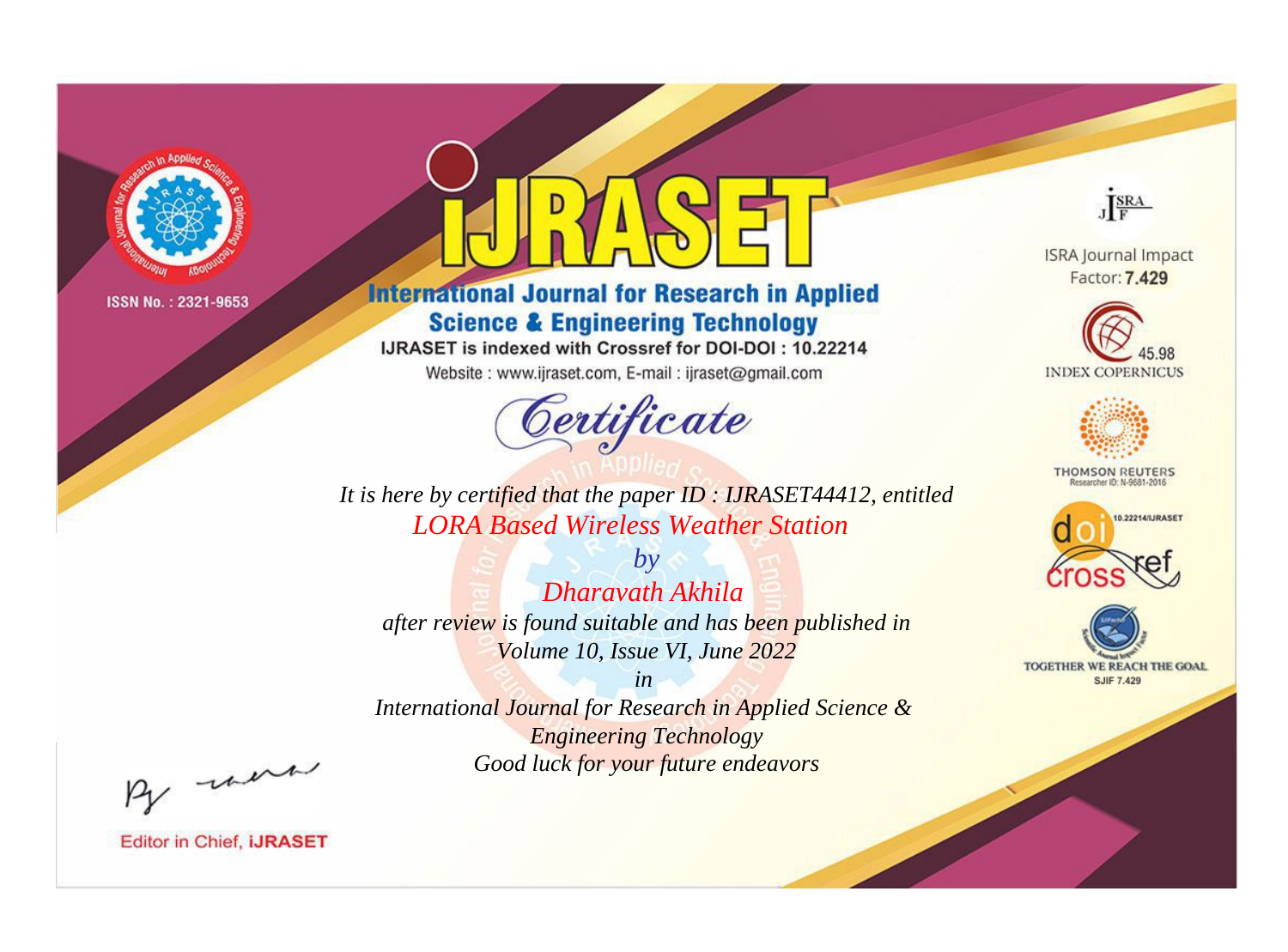

# **International Journal for Research in Applied Science & Engineering Technology**

IJRASET is indexed with Crossref for DOI-DOI: 10.22214

Website: www.ijraset.com, E-mail: ijraset@gmail.com



JERA

**ISRA Journal Impact** Factor: 7.429





**THOMSON REUTERS** 



TOGETHER WE REACH THE GOAL **SJIF 7.429** 

*It is here by certified that the paper ID : IJRASET44412, entitled LORA Based Wireless Weather Station*

*by Kannu Priya after review is found suitable and has been published in Volume 10, Issue VI, June 2022*

*in* 

*International Journal for Research in Applied Science & Engineering Technology Good luck for your future endeavors*

By morn